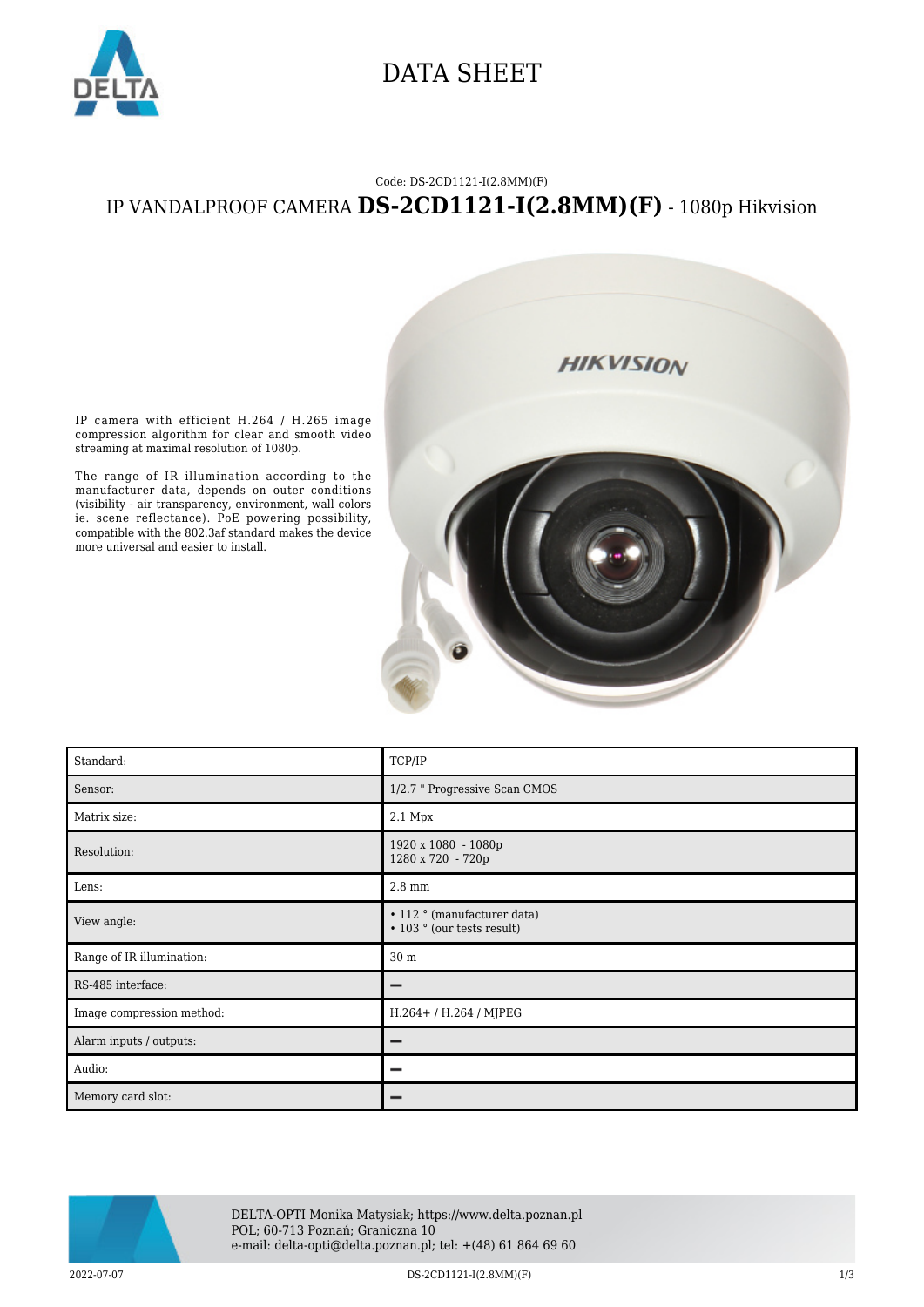

# DATA SHEET

| Main stream frame rate:        | 25 fps @ 1080p                                                                                                                                                                                                                                                                                                                                                                                                                                                                                                                                                                          |
|--------------------------------|-----------------------------------------------------------------------------------------------------------------------------------------------------------------------------------------------------------------------------------------------------------------------------------------------------------------------------------------------------------------------------------------------------------------------------------------------------------------------------------------------------------------------------------------------------------------------------------------|
| Network interface:             | 10/100 Base-T (RJ-45)                                                                                                                                                                                                                                                                                                                                                                                                                                                                                                                                                                   |
| Network protocols:             | TCP/IP, ICMP, HTTP, HTTPS, FTP, DHCP, DNS, DDNS, RTP, RTSP, NTP, UPnP,<br>SMTP, IGMP, IEEE 802.1x, QoS, IPv4, IPv6, UDP, Bonjour, SSL / TLS                                                                                                                                                                                                                                                                                                                                                                                                                                             |
| <b>WEB</b> Server:             | Built-in                                                                                                                                                                                                                                                                                                                                                                                                                                                                                                                                                                                |
| Max. number of on-line users:  | 6                                                                                                                                                                                                                                                                                                                                                                                                                                                                                                                                                                                       |
| ONVIF:                         | 18.12                                                                                                                                                                                                                                                                                                                                                                                                                                                                                                                                                                                   |
| Mobile phones support:         | Port no.: 8000 or access by a cloud (P2P)<br>• Android: Free application Hik-Connect<br>• iOS: Free application Hik-Connect                                                                                                                                                                                                                                                                                                                                                                                                                                                             |
| Default admin user / password: | $admin / -$<br>The administrator password should be set at the first start                                                                                                                                                                                                                                                                                                                                                                                                                                                                                                              |
| Default IP address:            | 192.168.1.64                                                                                                                                                                                                                                                                                                                                                                                                                                                                                                                                                                            |
| Web browser access ports:      | 80                                                                                                                                                                                                                                                                                                                                                                                                                                                                                                                                                                                      |
| PC client access ports:        | Port no.: 8000 or access by a cloud (P2P) - iVMS-4200 application                                                                                                                                                                                                                                                                                                                                                                                                                                                                                                                       |
| Mobile client access ports:    | 8000                                                                                                                                                                                                                                                                                                                                                                                                                                                                                                                                                                                    |
| Port ONVIF:                    | 80                                                                                                                                                                                                                                                                                                                                                                                                                                                                                                                                                                                      |
| <b>RTSP URL:</b>               | • Main stream: rtsp://user:password@192.168.1.64:554/Streaming/Channels/101/<br>• Sub stream: rtsp://user.password@192.168.1.64.554/Streaming/Channels/102/                                                                                                                                                                                                                                                                                                                                                                                                                             |
| Main features:                 | • D-WDR - Wide Dynamic Range<br>• 3D-DNR - Digital Noise Reduction<br>• ROI - improve the quality of selected parts of image<br>• Anti-Flicker - The technology eliminates the tiring eyes flickering image effect<br>• EXIR - high-efficiency infrared LEDs technology, which evenly covers the whole<br>plan of both central vantage points of the scene as well as the corners<br>• BLC - Back Light Compensation<br>• Possibility to change the resolution, quality and bit rate<br>• Configurable Privacy Zones<br>• Mirror - Mirror image<br>• Sharpness - sharper image outlines |
| Power supply:                  | • PoE $(802.3af)$ ,<br>$\cdot$ 12 V DC / 400 mA                                                                                                                                                                                                                                                                                                                                                                                                                                                                                                                                         |
| Power consumption:             | $\bullet \leq 5$ W @ 12 V DC<br>$\bullet \leq 6.5$ W @ PoE (802.3af)                                                                                                                                                                                                                                                                                                                                                                                                                                                                                                                    |
| Housing:                       | Dome - Metal + Plastic                                                                                                                                                                                                                                                                                                                                                                                                                                                                                                                                                                  |
| Color:                         | White                                                                                                                                                                                                                                                                                                                                                                                                                                                                                                                                                                                   |
| "Index of Protection":         | <b>IP67</b>                                                                                                                                                                                                                                                                                                                                                                                                                                                                                                                                                                             |
| Vandal-proof:                  | <b>IK10</b>                                                                                                                                                                                                                                                                                                                                                                                                                                                                                                                                                                             |
| Operation temp:                | -30 °C  60 °C                                                                                                                                                                                                                                                                                                                                                                                                                                                                                                                                                                           |
| Weight:                        | $0.38$ kg                                                                                                                                                                                                                                                                                                                                                                                                                                                                                                                                                                               |
| Dimensions:                    | Ø 111 x 82 mm                                                                                                                                                                                                                                                                                                                                                                                                                                                                                                                                                                           |
| Supported languages:           | English, Ukrainian                                                                                                                                                                                                                                                                                                                                                                                                                                                                                                                                                                      |